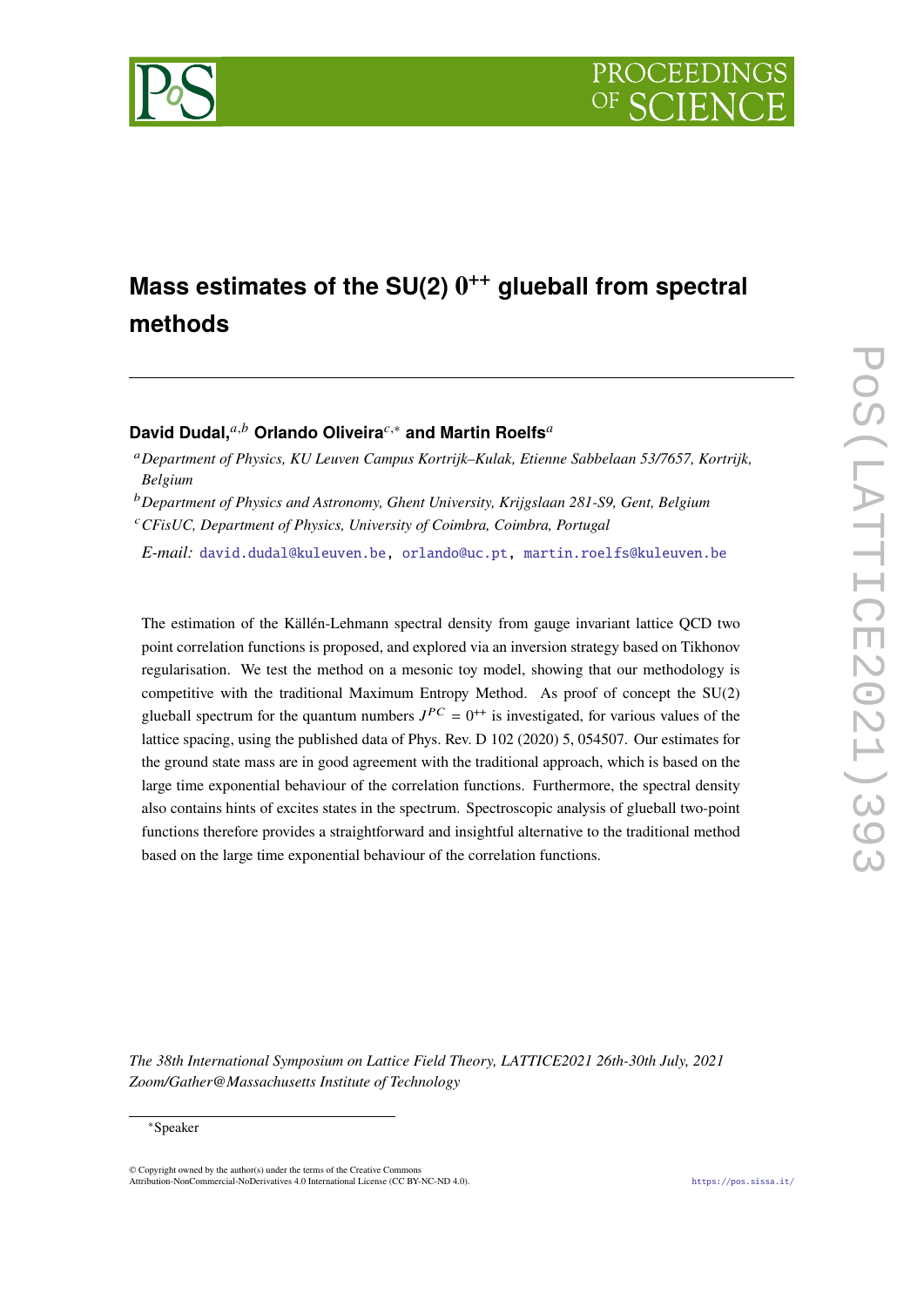## **1. Motivation**

A first principles approach to access the hadron spectra, which has been advancing since the beginning of the eighties from last century [\[1\]](#page-7-0), is lattice QCD. In a typical lattice QCD computation of the bound state mass, an appropriate two point correlation function is evaluated and, from its large time decay behaviour and the associated slope, the ground state mass is estimated [\[2\]](#page-7-1).

We discuss an alternative way of accessing the particle masses: via the computation of the Källén-Lehmann spectral representation associated with the momentum space particle propagator [\[3\]](#page-7-2). A possible advantage of using spectral representations compared to a conventional lattice calculation is that it does not necessarily require the use of smearing, or other techniques, to improve the Monte Carlo signal to noise ratio, see e.g. [\[4,](#page-7-3) [5\]](#page-7-4) and references therein.

In the current work we focus on the SU(2) glueball with quantum numbers  $J^{PC} = 0^{++}$ , i.e. the scalar glueball. More details can be found in the preprint [\[6\]](#page-7-5) on which this talk was based.

### **2. Setup**

Let us describe our procedure to access the Källén-Lehmann spectral representation  $\rho(\omega)$  from a two point correlation function  $G(p)$ . The relation between these two functions reads

<span id="page-1-0"></span>
$$
G(p) = \int_0^\infty \frac{2\omega \rho(\omega) d\omega}{\omega^2 + p^2} = \int_{-\infty}^\infty \frac{\rho(\omega) d\omega}{\omega - ip}.
$$

Depending on the dimensionality of the involved quantum operators, proper subtractions are needed to guarantee finite results [\[7\]](#page-7-6). This corresponds to adding appropriate contact counterterms, or polynomials in momentum space. In general, one has

$$
G(p^2) = \sum_{k=0}^{n-1} a_k (p^2 - \bar{p}^2)^k + (-p^2 + \bar{p}^2)^n \int_0^\infty \frac{2\omega \tilde{\rho}(\omega) d\omega}{\omega^2 + p^2}
$$
  
= 
$$
\sum_{k=0}^{n-1} a_k (p^2 - \bar{p}^2)^k + (-p^2 + \bar{p}^2)^n \int_{-\infty}^\infty \frac{\tilde{\rho}(\omega) d\omega}{\omega - ip}
$$
 (1)

with

<span id="page-1-1"></span>
$$
a_n = \frac{1}{n!} \frac{\partial^n G(p^2)}{\partial (p^2)^n} \bigg|_{p^2 = \bar{p}^2}, \qquad \tilde{\rho}(\omega) = \frac{\rho(\omega)}{(\omega^2 + \bar{p}^2)^n},
$$
 (2)

and  $\bar{p}^2$  is a reference momentum scale at which the subtraction is done. Unfortunately, performing subtractions on numerical data is extremely sensitive to the choice of  $\bar{p}$  and results in relative rapid variation of  $\{a_k\}$  with the subtraction point [\[8\]](#page-7-7). An elegant way to perform the subtractions, without actually having to do these, is by considering the Fourier transform of  $G(p)$  and look at the Schwinger function defined as

$$
C(\tau) = \mathcal{F}\left\{G(p)\right\}(\tau) = \int_{-\infty}^{\infty} G(p^2) \Big|_{\vec{p}=0, p_4 \neq 0} e^{-ip_4 \tau} dp_4.
$$
 (3)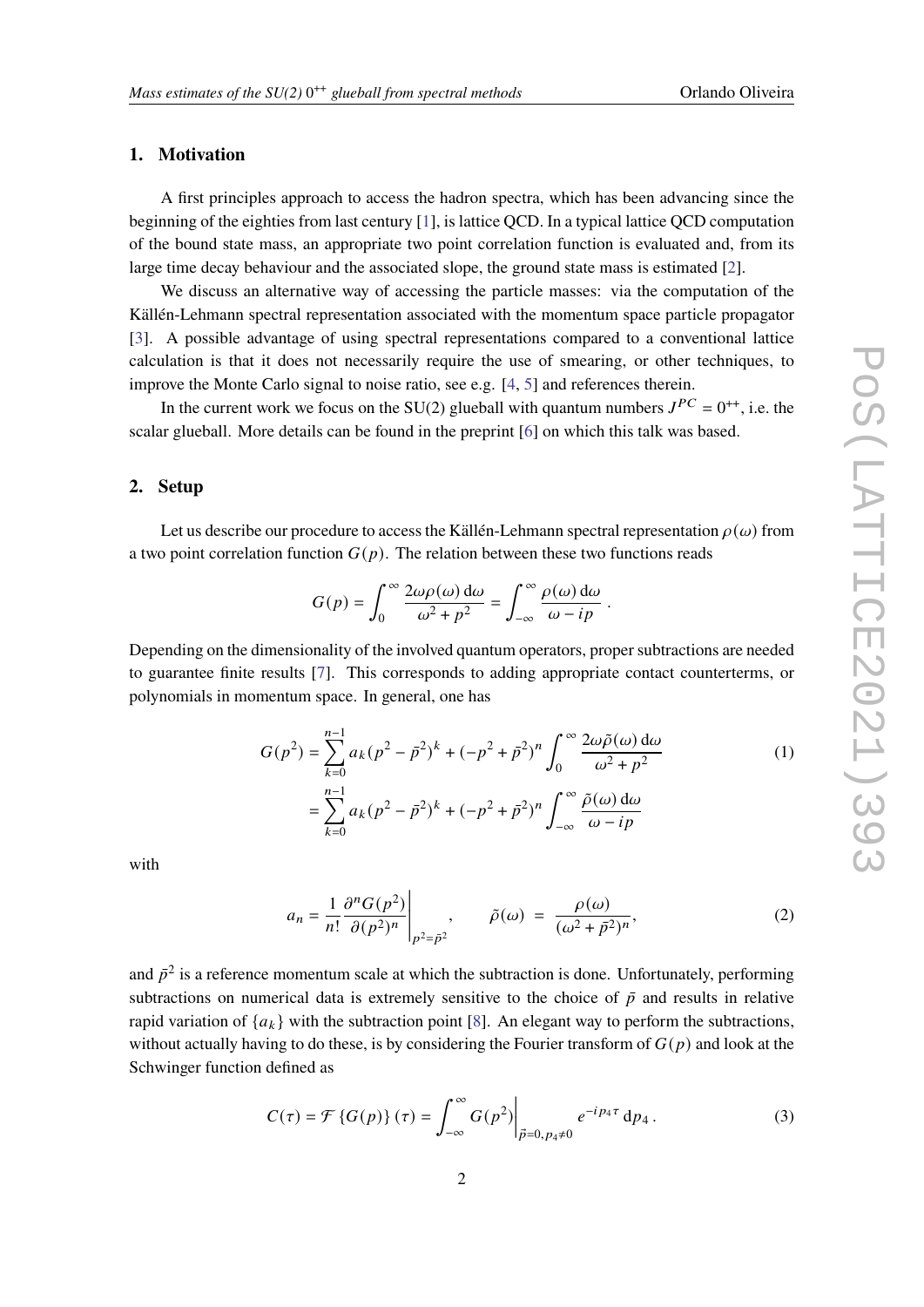For  $\bar{p} = 0$ , we get

$$
C(\tau) = \mathcal{F}\left\{G(p)\right\}(\tau)
$$
\n
$$
= \mathcal{L}\left\{\rho(\omega)\right\}(|\tau|) + 2\pi \sum_{k=0}^{n-1} a_k (-1)^k \delta^{(2k)}(\tau) + 4\pi (-1)^{n+1} \sum_{k=2}^n \delta^{(2(n-k)+2)}(\tau) \int_0^\infty d\omega \, \omega^{2k-3} \tilde{\rho}(\omega).
$$
\n(4)

The important observation however, is that  $C(\tau) = \mathcal{L} {\{\rho(\omega)\} } (|\tau|)$  when  $\tau \neq 0$ , and equal to a sum of (derivatives of) Dirac delta functions when  $\tau = 0$ . Therefore,  $\rho(\omega)$  can be recovered by taking  $C(\tau)$  for  $\tau > 0$ , and inverting the Laplace transformation.

Because the inverse Laplace transform is an ill-defined numerical problem, regularization is necessary in order to perform the inversion. We shall use Tikhonov regularization, similar to [\[9,](#page-7-8) [10\]](#page-7-9). However, because glueballs are observable particles, their spectral density  $\rho(\omega)$  is non-negative. Therefore we shall implement Tikhonov regularization using Non-Negative Least Squares (NNLS) [\[11\]](#page-7-10), to ensure a positive spectral function  $\rho(\omega) \ge 0$ .

The most widely used approach for spectral function extraction from numerical data is based on the maximum entropy method [\[12\]](#page-8-0). We will compare our outcome with the latter.

## <span id="page-2-0"></span>**3. The Numerical Method**

In a lattice simulation the propagator  $G(p_n)$  is computed on a finite set of evenly spaced momenta  $p_n$ . Given a data set  $\{G(p_n)\} := \{G(p_0), \ldots, G(p_{N-1})\}$ , the Schwinger function is computed using DFFT, resulting in a data set  $\{C(\tau_k)\}\)$ , where

$$
C(\tau_k) = \sum_{n=0}^{N-1} G(p_n) e^{-i2\pi k n/N}.
$$

The Laplace transformation to access the spectral function

$$
C(\tau_k) = \mathcal{L}\left\{\rho(\omega)\right\}(\tau_k) = \int_0^\infty e^{-\omega \tau_k} \rho(\omega) d\omega, \qquad (5)
$$

can be written as a matrix equation

$$
C=K\rho,
$$

with the elements of  $K$  defined as

$$
\mathbf{K}_{k\ell} := e^{-\omega_{\ell} \tau_k} \Delta \omega.
$$

Since  $\rho$  needs to be obtained, and a direct solution is impossible due to the near zero singular values of **K**, the original problem is replaced by the minimisation of the Tikhonov regularizing functional

$$
J_{\alpha} = ||K\rho - C||_2^2 + \alpha^2 ||\rho - \rho^*||_2^2
$$
 (6)

where  $\alpha^2 > 0$  is the Tikhonov parameter and  $\rho^*$  is a prior estimate for  $\rho$ . In order to impose the constraint  $\rho \geq 0$ , define

$$
A = \begin{pmatrix} K \\ \alpha \mathbb{1} \end{pmatrix}, \quad b = \begin{pmatrix} C \\ \alpha \rho^* \end{pmatrix}, \tag{7}
$$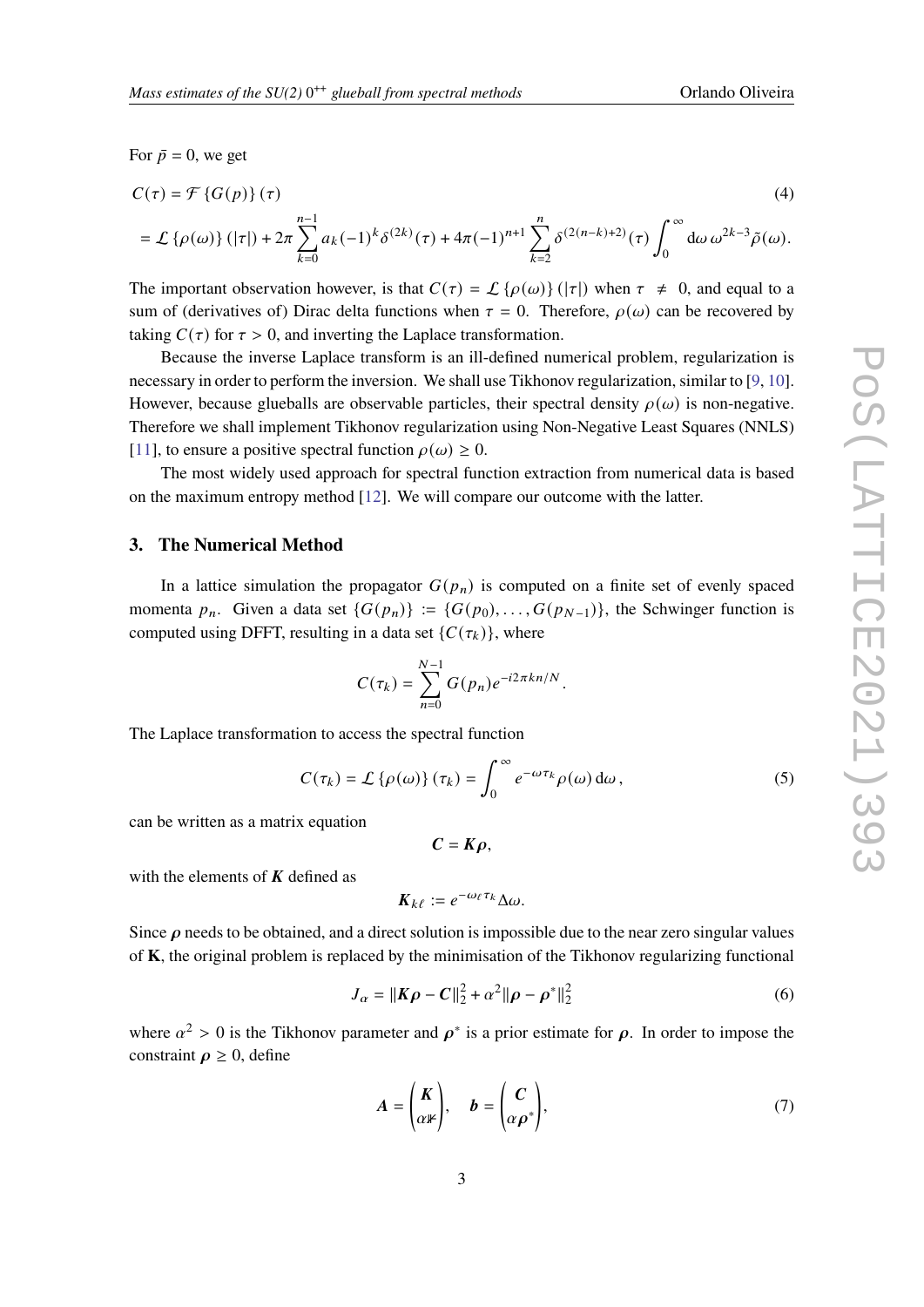and rewrite  $J_{\alpha}$  as

<span id="page-3-0"></span>
$$
J_{\alpha} = ||A\rho - b||_2^2. \tag{8}
$$

The formulation of the problem using Eq. [\(8\)](#page-3-0) can be solved with a non-negative least squares (NNLS) solver such that  $\rho \ge 0$  is guaranteed [\[11\]](#page-7-10).

The regularization parameter  $\alpha$ , in essence, provides a soft threshold to the singular values of K, such that the smallest singular values no longer cause numerical issues. Choosing  $\alpha$  is a delicate affair, since setting it too small means the problem remains ill-defined, whereas setting it too large destroys a lot of the information contained in the data. We rely on the Morozov discrepancy principle [\[10\]](#page-7-9), which states that  $\alpha^2$  should be chosen such that

<span id="page-3-1"></span>
$$
\|K\rho - C\|_2^2 = \sum_i \sigma_i^2,\tag{9}
$$

where  $\sum_i \sigma_i^2$  is the total variance in the data. The  $\alpha^2$  obeying eq. [\(9\)](#page-3-1) is guaranteed to be unique [\[13\]](#page-8-1), and means that the quality of the reconstruction is identical to the quality of the data.

We sample  $\omega$  evenly in logarithmic space from  $[10^{-5}, 10^5]$  GeV in  $N_{\omega}$  steps.

# <span id="page-3-3"></span>**3.1 Test: Meson toy-model**

<span id="page-3-2"></span>

**Figure 1:** Reconstruction the toy-model spectral density function for various d and N. The dashed black line is the original spectral function, while the blue full curve is the reconstructed spectral function as given by the Tikhonov regularized NNLS method.

In order to investigate the reliability of the method we consider a realistic toy-model, based on a vector-meson model decay into hadrons, as used before in [\[12\]](#page-8-0). This particular model needs a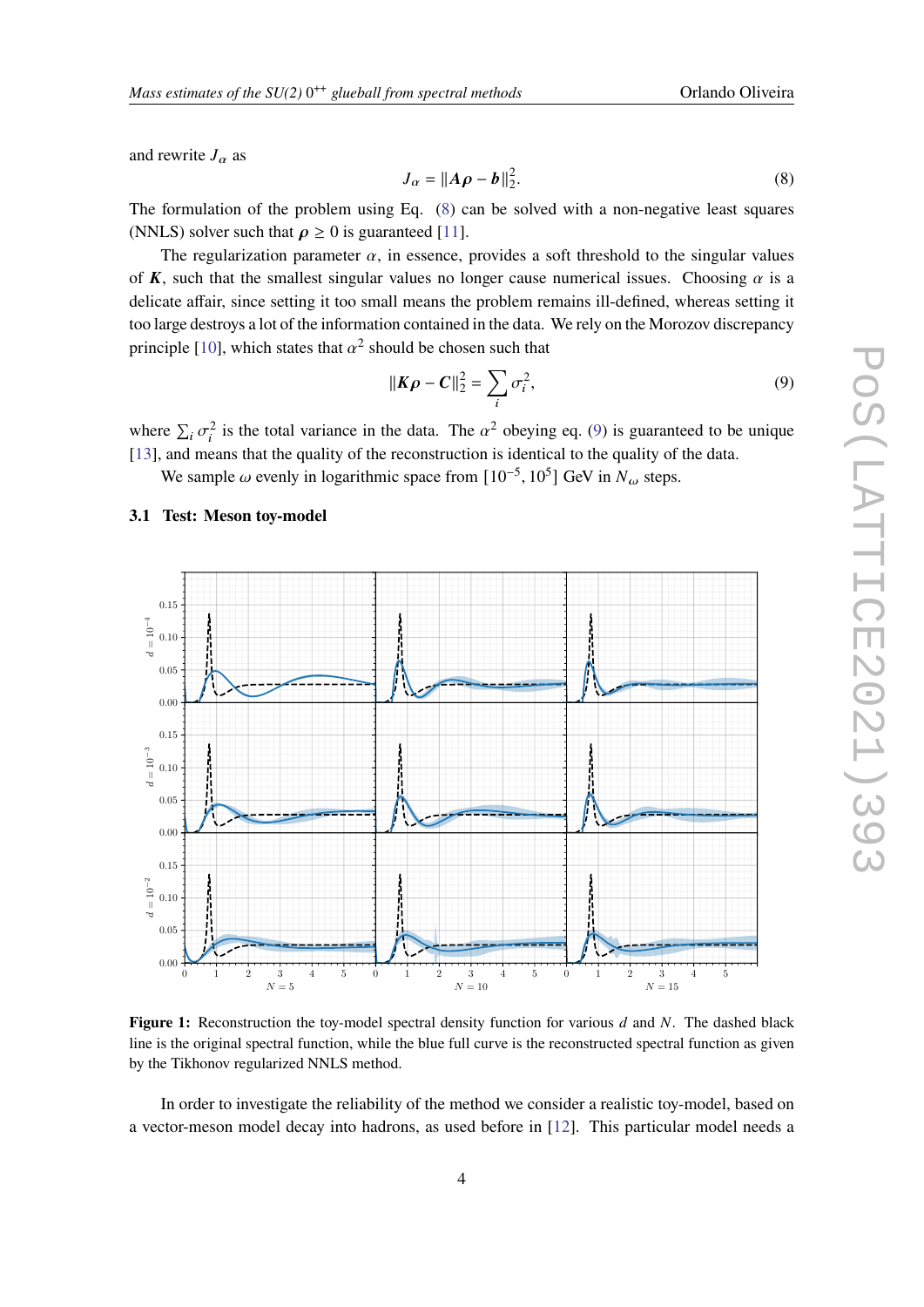single subtraction, and therefore provides an excellent test of the method. To allow comparison of our results to those of [\[12\]](#page-8-0), we shall use the exact same process to generate the mock data. The meson spectral density function is given by

$$
\rho(\omega) = \frac{2}{\pi} \left[ F_{\rho}^2 \frac{\Gamma_{\rho} m_{\rho}}{(\omega^2 - m_{\rho}^2)^2 + \Gamma_{\rho}^2 m_{\rho}^2} + \frac{1}{8\pi} \left( 1 + \frac{\alpha_s}{\pi} \right) \frac{1}{1 + e^{(\omega_0 - \omega)/\delta}} \right],\tag{10}
$$

with an energy-dependent width

$$
\Gamma_{\rho}(\omega) = \frac{g_{\rho\pi\pi}^2}{48\pi} m_{\rho} \left( 1 - \frac{4m_{\pi}^2}{\omega^2} \right)^{3/2} \theta(\omega - 2m_{\pi}).
$$
\n(11)

The empirical values of the parameters are

$$
m_{\rho} = 0.77 \text{ GeV}
$$
,  $m_{\pi} = 0.14 \text{ GeV}$ ,  $g_{\rho \pi \pi} = 5.45$ ,  $F_{\rho} = \frac{m_{\rho}}{g_{\rho \pi \pi}}$ ,  $\omega_0 = 1.3 \text{ GeV}$ ,  $\delta = 0.2 \text{ GeV}$ . (12)

As  $\omega \to \infty$ , this model behaves like  $\rho(\omega \to \infty) = (1/4\pi^2)(1 + \alpha_s/\pi)$ . Therefore the integral eq. [\(1\)](#page-1-0) does not converge, and a single subtraction has to be performed, that means  $n = 1$  in the notation used in eq. [\(2\)](#page-1-1).

Assuming  $\alpha_s = 0.3$ , the value  $(1/4\pi^2)(1 + \alpha_s/\pi) = 0.0277$  can be used as the prior, but identical to [\[12\]](#page-8-0) we shall use the slightly smaller value  $\rho_{\text{prior}} = 0.0257$ . In order to generate mock data, we compute  $C_{\text{orig}}(\tau_k)$  as the Laplace transform of  $\rho(\omega)$ , on N points  $\tau_k$  spaced by  $\Delta \tau = 0.085$  fm = 0.43078 GeV<sup>-1</sup>. The standard deviation of the noise is chosen as

$$
\sigma(\tau_k) = d C_{\text{orig}}(\tau_k) \frac{\tau_k}{\Delta \tau},
$$

where  $d$  is a parameter which controls the noise level, identical to that of  $[12]$ . The mock data set is then generated as

$$
C(\tau_k) = N(\mu = C_{\text{orig}}(\tau_k), \sigma^2 = \sigma(\tau_k)^2).
$$

These mock data sets were then inverted, ignoring  $C(\tau_0)$ , for various values of N and d, using the method of section [3,](#page-2-0) to test the robustness of the method. No inversions without positivity constraints were performed, as significant positivity violations were observed in initial trials. Here we used  $N_{\omega} = 1000$  in the construction of K. The results are shown in fig. [1.](#page-3-2) Both more datapoints, or less noise, are found to improve the quality of the reconstruction. Interestingly, more data-points do lead to a greater variance in the reconstructions, though their quality is improved with the number of data-points. A direct comparison with [\[12,](#page-8-0) Figure 4] is complicated by the absence of uncertainties on that Figure, but the performance of the methods seems comparable using the naked eye.

# **4.** Test:  $SU(2)$  0<sup>++</sup> Glueball

We depart from the Schwinger functions for the scalar SU(2) pure Yang-Mills glueballs as extracted from the data of [\[14\]](#page-8-2), using lattice simulations for  $\beta = 2.1, 2.2, 2.3, 2.4, 2.5$ . The Schwinger functions were computed using the raw data, that is, without any smearing applied. The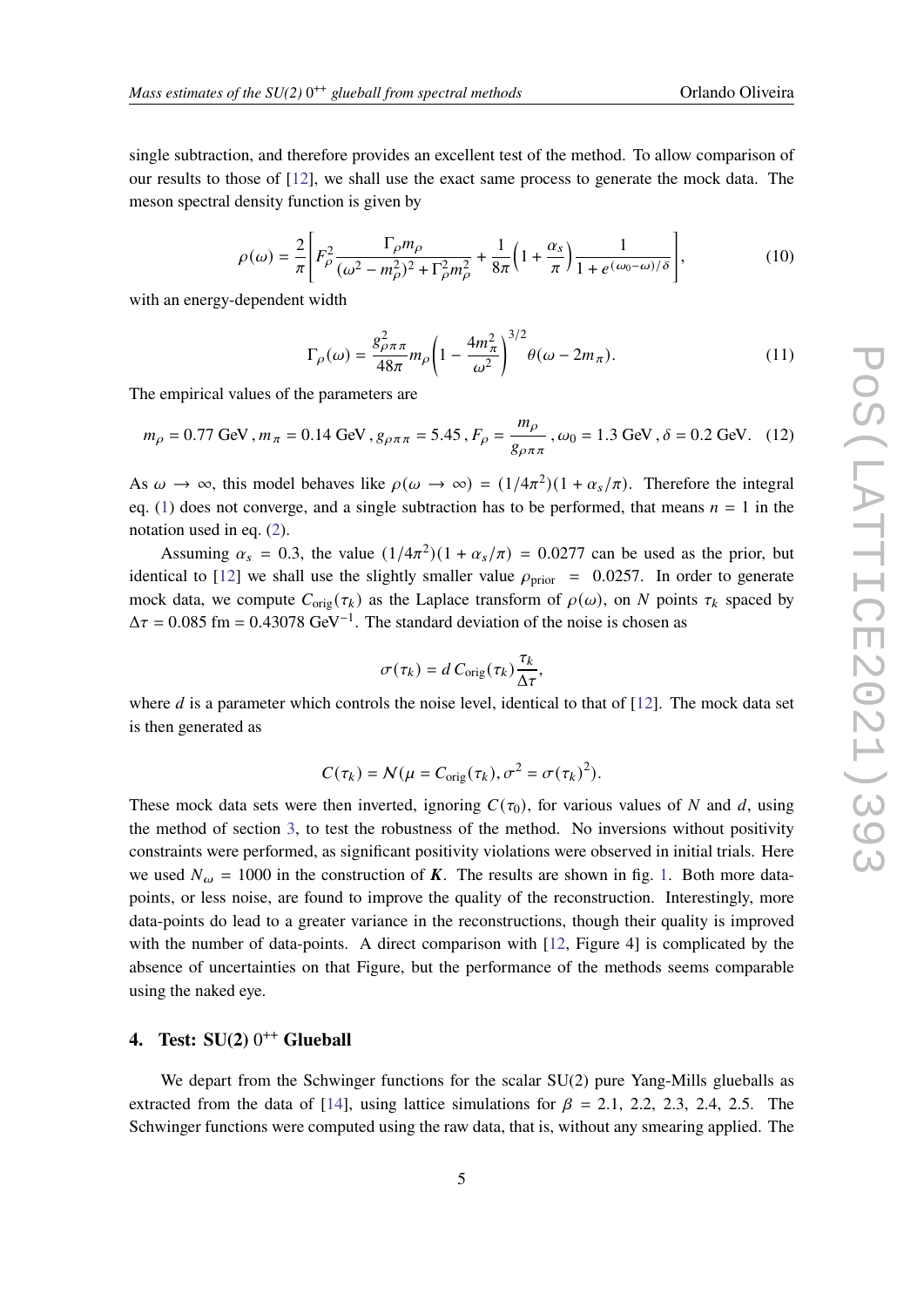| Orlando Oliveira |  |
|------------------|--|
|                  |  |

<span id="page-5-0"></span>

| $\beta$ | Volume                    |             |                 | Configurations N max $(C(\tau))/\langle \sigma_C(\tau) \rangle$ | $a\sqrt{\sigma}$         | $a[\Lambda^{-1}]$ |
|---------|---------------------------|-------------|-----------------|-----------------------------------------------------------------|--------------------------|-------------------|
|         | 2.1   $10^3 \times 12$    | 1,000,000 7 |                 | $3.28 \times 10^{-4}$                                           | $0.608(16)$ $0.356(27)$  |                   |
|         | $2.2 \mid 12^4$           | 9,999,990   | $7\overline{ }$ | $1.04 \times 10^{-4}$                                           | $0.467(10)$ $0.273(20)$  |                   |
|         | $2.3 \mid 14^3 \times 16$ | 4.100,000   | 9               | $1.38 \times 10^{-4}$                                           | $0.3687(22)$ $0.216(15)$ |                   |
|         | 2.4 $16^3 \times 24$      | 2,030,000   | 13              | $1.55 \times 10^{-4}$                                           | $0.2660(21)$ $0.156(11)$ |                   |
|         | $2.5 \mid 20^3 \times 24$ | 520,000     | 13              | $3.04 \times 10^{-4}$                                           | $0.1881(28)$ $0.110(8)$  |                   |

**Table 1:** The glueball data sets of [\[14\]](#page-8-2). Selection of information taken from [\[14,](#page-8-2) Table I, Table II].

<span id="page-5-1"></span>

**Figure 2:**  $C(\tau)/C(\tau_1)$  for all data sets.



**Figure 3:**  $\rho(\omega)$  for all data sets, using the *ip*method. The *v*-axis has been normalized to give the last peak an intensity of 1. Clearly positivity constraints should be imposed.

lattice volumes, the number of configurations, the number of Schwinger function time slices  $N$ , and the uncertainties in each data set, are shown in table [1.](#page-5-0)

These simulations of [\[14\]](#page-8-2) relied on large ensembles of configurations, resulting in data sets with very low statistical uncertainties. This makes the results of the Tikhonov regularized inversion reliable, as seen in section [3.1.](#page-3-3) Additionally, the number of Schwinger function time slices  $N$  for these data sets is 7, 9, or 13, meaning the variance in the inversion will be small, as was observed in section [3.1.](#page-3-3)

The Schwinger functions for the various simulations can be seen in fig. [2,](#page-5-1) whereas fig. [3](#page-5-1) shows the spectral density functions as obtained without any constraints on  $\rho(\omega)$ , using the *ip*-method published in [\[10\]](#page-7-9).

As fig. [3](#page-5-1) illustrates, there are significant positivity violations and rapid oscillations when positivity is not enforced, especially for small  $\omega$ , a tell-tale sign of overfitting. On the other hand, when positivity is imposed, the resulting spectral functions in fig. [4](#page-6-0) all display a clear mass gap that correspond to a ground state mass of ∼1.4 GeV. Moreover, the infrared oscillations are gone.

The estimated (central value) mass values are given in table [3,](#page-6-1) which lists the  $0^{++}$  ground state mass as obtained from the spectral density function, as well as those calculated by Yamanaka et al. [\[14\]](#page-8-2). For an error analysis, we refer to [\[6\]](#page-7-5).

The values of  $a\sqrt{\sigma}$  and  $a[\Lambda^{-1}]$  are given in table [1.](#page-5-0) A string tension  $\sqrt{\sigma}$  of 0.44 GeV was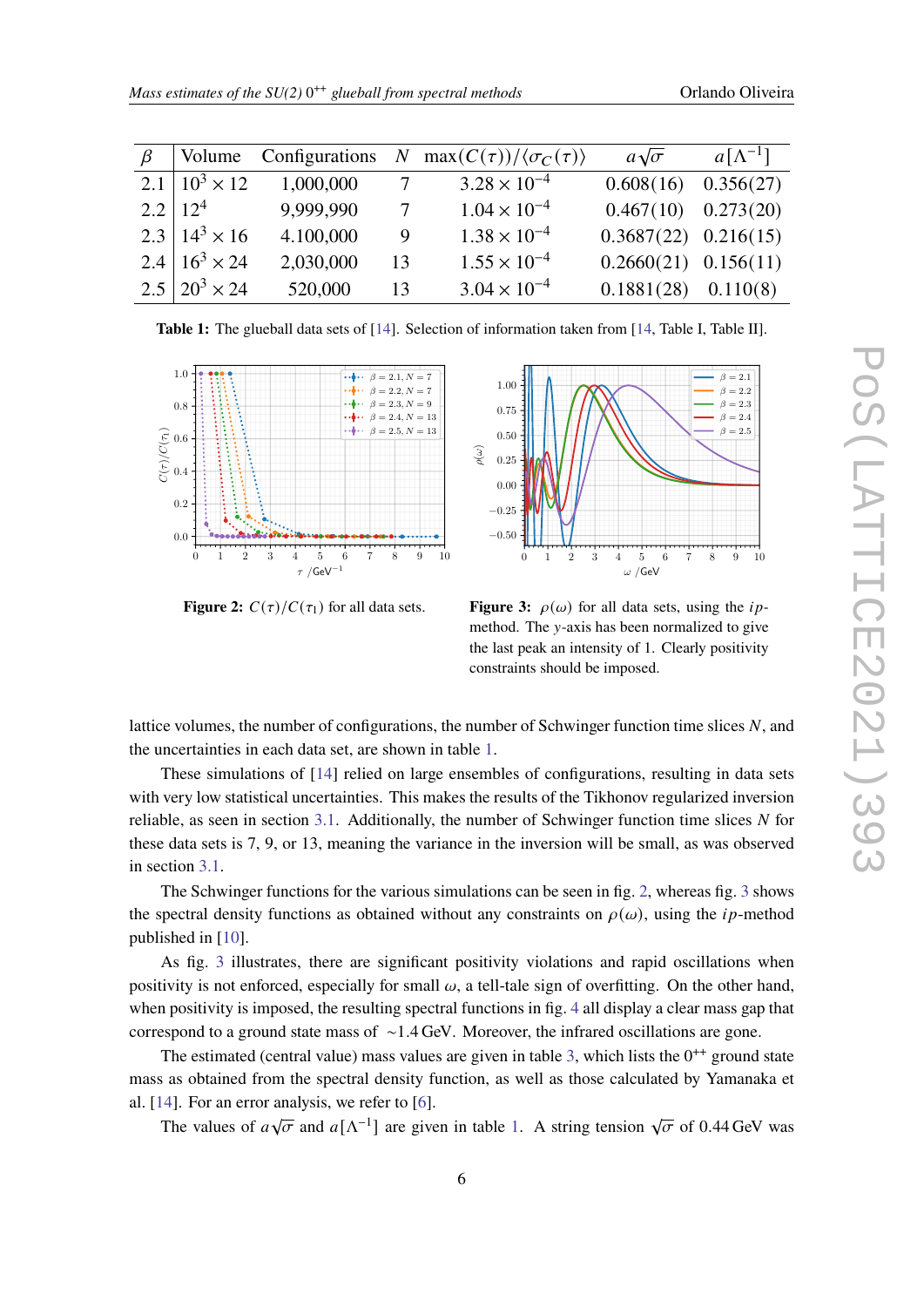<span id="page-6-0"></span>

 $2.4 \mid 1.505 + 0.085 - 0.064$  $2.670 + 0.431 - 0.307$  $6.118 + 2.644 - 1.520$  $2.5 \mid 1.392 + 0.103 - 0.079$ 3.798 + 1.833 − 0.950

 $\beta$   $\omega$  ± HWHM /GeV  $2.1 \overline{)1.382 + 0.049 - 0.041}$ 3.712 + 1.048 − 0.486

 $3.354 + 0.023 - 0.031$  $2.3 \mid 1.401 + 0.241 - 0.138$ 3.941 + 1.929 − 1.106

 $2.2$  1.444  $\pm$  0.003

<span id="page-6-1"></span>**Figure 4:**  $\rho(\omega)$  for all datasets, subject to  $\rho(\omega) > 0$ . The  $v$ -axis has been normalized to give the maximum an intensity of 1.

**Table 2:** Maxima of fig. [4](#page-6-0) in order of increasing  $\omega$ /GeV, with corresponding left and right Half Width at Half Maximum (HWHM).

|         |                             | Traditional [14]                       |                                                                                                                                                 | Spectral representation |                   |       |
|---------|-----------------------------|----------------------------------------|-------------------------------------------------------------------------------------------------------------------------------------------------|-------------------------|-------------------|-------|
| $\beta$ |                             |                                        | am <sub><math>\phi</math></sub> $m_{\phi}[\Lambda]$ $m_{\phi}$ /GeV $\vert$ am <sub><math>\phi</math></sub> $m_{\phi}[\Lambda]$ $m_{\phi}$ /GeV |                         |                   |       |
|         | $2.1 \mid 1.853 \mid 5.21$  |                                        | 1.34                                                                                                                                            |                         | 1.910 5.364 1.382 |       |
|         |                             | $2.2 \mid 1.517 \quad 5.55 \quad 1.43$ |                                                                                                                                                 |                         | 1.532 5.613 1.444 |       |
|         | $2.3 \mid 1.241 \quad 5.75$ |                                        | 1.48                                                                                                                                            | 1.174 5.436             |                   | 1.401 |
|         | $2.4 \mid 0.924 \mid 5.93$  |                                        | 1.53                                                                                                                                            | 0.910 5.832             |                   | 1.505 |
|         | $2.5 \mid 0.696 \quad 6.32$ |                                        | 1.63                                                                                                                                            |                         | 0.595 5.408 1.392 |       |

Table 3: The central values of the 0<sup>++</sup> glueball masses as presented in Table 3 of [\[14\]](#page-8-2) compared with the spectral representation method. The physical units were calculated assuming  $\sqrt{\sigma} = 0.44$  GeV.

assumed to convert to physical units.

The scalar glueball masses as obtained by [\[14\]](#page-8-2), and those extracted using the spectral density method, agree quite well, despite the fact that we based ourselves on the unsmeared data, whilst the mass esimates from [\[14\]](#page-8-2) were obtained after smearing, which usually improves the ground state signal.

In addition to the ground state, the spectra presented in fig. [4](#page-6-0) also show hints of an excited state, though its position shows much greater variance with  $\beta$  than that of the ground state. Table [2](#page-6-0) lists the  $\omega$ /GeV values of all the local maxima in fig. [4,](#page-6-0) and the left and right Half Width at Half Maximum (HWHM) values of each local maximum.

Except for  $\beta = 2.4$ , all conditions indicate a single excited state at 3.3 – 3.9 GeV. The only exception is  $\beta = 2.4$ , which has a second maximum at 2.670(25) GeV and a third one at 6.118(57) GeV. The relatively wide peaks for the excited states indicate that we might need a better signal, as there are in principle no decay channels open for these 1st excited states in pure gluodynamics, not even to the  $0^{++}$  ground state. Needless to say, one must be careful to interpret these values, as due to the finite lattice spacing, there is natural UV cut-off in the system. This will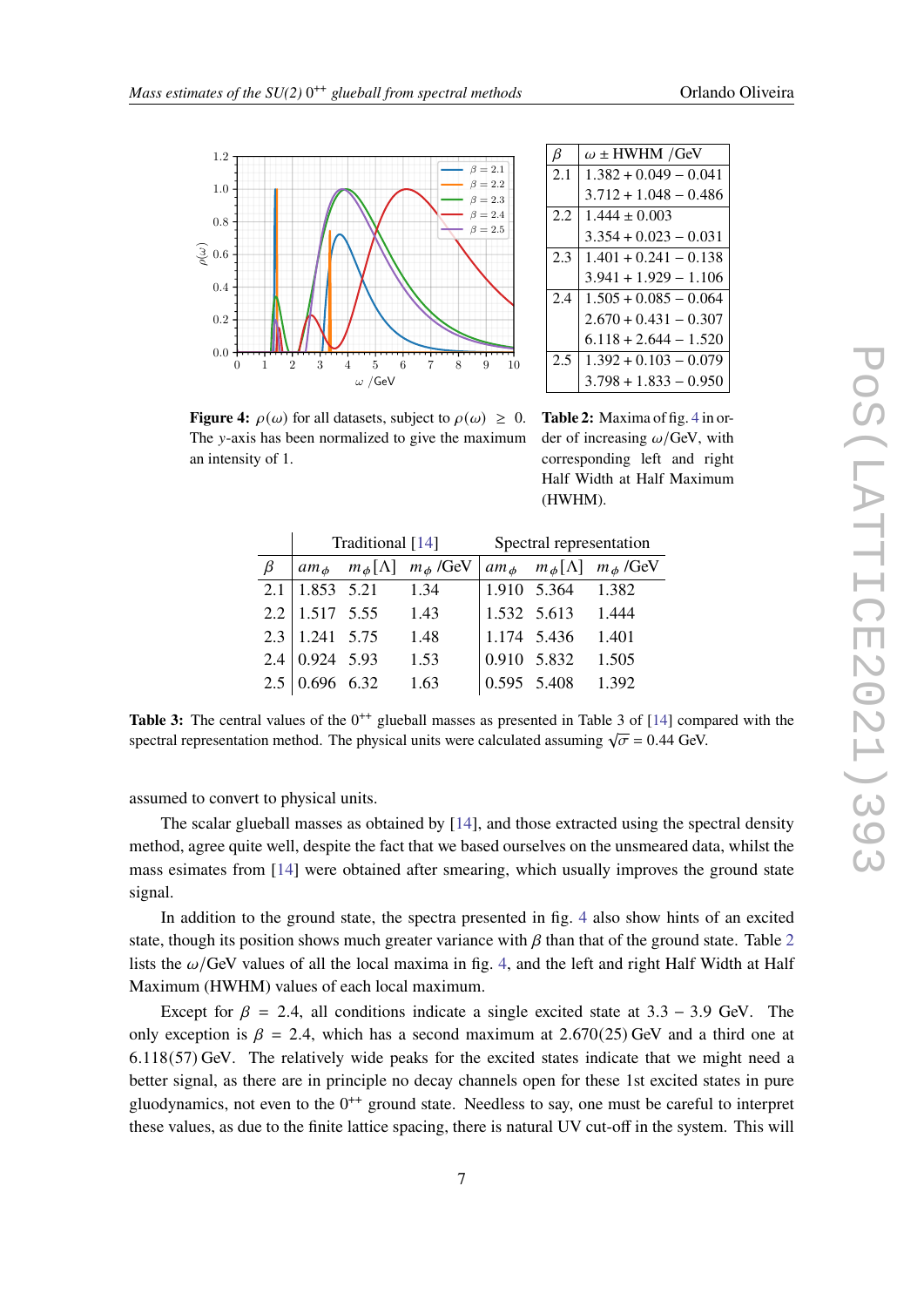be discussed in more detail elsewhere.

#### **Acknowledgements**

The authors are indebted to N. Yamanaka, H. Iida, A. Nakamura and M. Wakayama for sharing the Schwinger function estimates based on their data of [\[14\]](#page-8-2). O.O. was partly supported by the FCT – Fundação para a Ciência e a Tecnologia, I.P., under project numbers UIDB/04564/2020 and UIDP/04564/2020, while the work of D.D. and M.R. was supported by KU Leuven IF project C14/16/067.

### **References**

- <span id="page-7-0"></span>[1] K. Ishikawa, M. Teper, and G. Schierholz. The Glueball Mass Spectrum in QCD: First Results of a Lattice Monte Carlo Calculation. *Phys. Lett. B*, 110:399–405, 1982.
- <span id="page-7-1"></span>[2] I. Montvay and G. Munster. *Quantum fields on a lattice*. Cambridge Monographs on Mathematical Physics. Cambridge University Press, 3 1997.
- <span id="page-7-2"></span>[3] M. E. Peskin and D. V. Schroeder. *An Introduction to quantum field theory*. Addison-Wesley, Reading, USA, 1995.
- <span id="page-7-3"></span>[4] B. Blossier, M. Della Morte, G. von Hippel, T. Mendes, and R. Sommer. On the generalized eigenvalue method for energies and matrix elements in lattice field theory. *JHEP*, 04:094, 2009.
- <span id="page-7-4"></span>[5] A. Athenodorou and M. Teper. The glueball spectrum of SU(3) gauge theory in  $3 + 1$ dimensions. *JHEP*, 11:172, 2020.
- <span id="page-7-5"></span>[6] D. Dudal, O. Oliveira, and M. Roelfs. Källén-Lehmann Spectral Representation of the Scalar SU(2) Glueball. *arXiv:2103.11846 [hep-lat]*, 2021. Revision to appear.
- <span id="page-7-6"></span>[7] S. Weinberg. *The Quantum Theory of Fields*, volume 1. Cambridge University Press, 1995.
- <span id="page-7-7"></span>[8] O. Oliveira, D. Dudal, and P. J. Silva. Glueball spectral densities from the lattice. *PoS*, LATTICE2012:214, 2012.
- <span id="page-7-8"></span>[9] D. Dudal, O. Oliveira, and P. J. Silva. Källén-Lehmann spectroscopy for (un)physical degrees of freedom. *Phys. Rev. D*, 89(1):014010, 2014.
- <span id="page-7-9"></span>[10] D. Dudal, O. Oliveira, M. Roelfs, and P. Silva. Spectral representation of lattice gluon and ghost propagators at zero temperature. *Nucl. Phys. B*, 952:114912, 2020.
- <span id="page-7-10"></span>[11] C. L. Lawson, Society for Industrial Hanson, R. J., and Applied Mathematics. *Solving least squares problems*. Philadelphia : SIAM, [rev. ed.] edition, 1995. "This SIAM edition is an unabridged, revised republication of the work first published by Prentice-Hall, Inc., Englewood Cliffs, New Jersey, 1974"–T.p. verso.